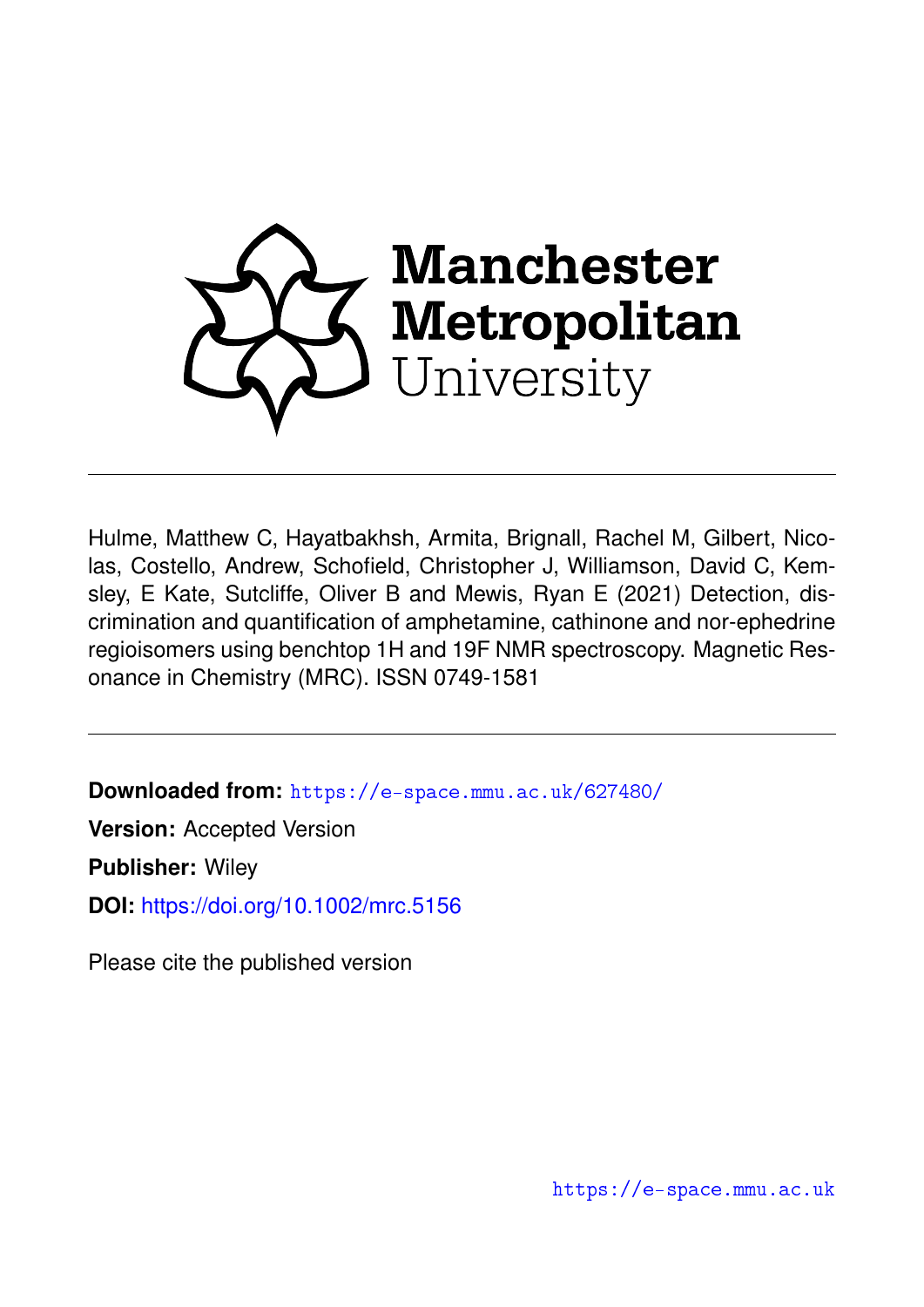Kemsley E. Kate (Orcid ID: 0000-0003-0669-3883)

Mewis Ryan E. (Orcid ID: 0000-0002-3756-6505)

**Detection, discrimination and quantification of amphetamine, cathinone and** *nor***ephedrine regioisomers using benchtop <sup>1</sup>H and <sup>19</sup>F NMR spectroscopy**

Matthew C. Hulme<sup>1,2</sup>, Armita Hayatbakhsh<sup>1</sup>, Rachel M. Brignall<sup>3</sup>, Nicolas Gilbert<sup>1,2</sup>, Andrew Costello<sup>2,4</sup>, Christopher J. Schofield<sup>2,4</sup>, David C. Williamson<sup>3†</sup>, E. Kate Kemsley<sup>5</sup>, Oliver B. Sutcliffe<sup>1,2\*</sup> and Ryan E. Mewis<sup>1,2\*</sup>

<sup>1</sup>Department of Natural Sciences, Faculty of Science and Engineering, Manchester Metropolitan University, Chester Street, Manchester M1 5GD, UK.

<sup>2</sup>MANchester DRug Analysis and Knowledge Exchange (MANDRAKE), Manchester Metropolitan University, Chester Street, Manchester M1 5GD, UK.

<sup>3</sup>Oxford Instruments, Tubney Woods, Abingdon, Oxfordshire OX13 5QX, U.K.

<sup>4</sup>Greater Manchester Police, Openshaw Complex, Lawton Street, Openshaw, Manchester, M11 2NS, UK.

<sup>5</sup>Quadram Institute Bioscience, Norwich Research Park, Norwich, NR4 7UA, UK.

†Current address: JEOL (U.K.) LTD., JEOL House, 1-2 Silver Court, Watchmead, Welwyn Garden City, Herts AL7 1LT

Keywords: NMR, <sup>1</sup>H, <sup>19</sup>F, cathinone, amphetamine, regioisomers, NPS

### **Abstract**

Amphetamine and cathinone derivatives are abused recreationally due to the sense of euphoria they provide to the user. Methodologies for the rapid detection of the drug derivative present in a seized sample, or an indication of the drug class, is beneficial to lawenforcement and healthcare providers. Identifying the drug class is prudent because derivatisation of these drugs, to produce regioisomers for example, occurs frequently to circumvent global and local drug laws. Thus, newly encountered derivatives might not be present in a spectral library. Employment of benchtop NMR could be used to provide rapid analysis of seized samples as well as identifying the class of drug present. Discrimination of individual amphetamine-, methcathinone-, *N*-ethylcathinone and *nor*-ephedrine-derived fluorinated and methylated regioisomers is achieved herein using qualitative automated <sup>1</sup>H NMR analysis and compared to GC-MS data. Two seized drug samples, SS1 and SS2, were identified to contain 4-fluoroamphetamine by <sup>1</sup>H NMR (match score median = 0.9933) and GC-MS ( $RR_t = 5.42 - 5.43$  min). The amount of 4-fluoroamphetamine present was  $42.8 -$ 43.4% w/w and 48.7 – 49.2% w/w for SS1 and SS2 respectively from quantitative <sup>19</sup>F NMR analysis, which is in agreement with the amount determined by GC-MS  $(39.9 - 41.4\%$  w/w and 49.0 – 49.3% w/w). The total time for the qualitative <sup>1</sup>H NMR and quantitative <sup>19</sup>F NMR analysis is *ca.* 10 min. This contrasts to *ca.* 40 min for the GC-MS method. The NMR method also benefits from minimal sample preparation. Thus, benchtop NMR affords rapid, and discriminatory, analysis of the drug present in a seized sample.

This article has been accepted for publication and undergone full peer review but has not been through the copyediting, typesetting, pagination and proofreading process which may lead to differences between this version and the Version of Record. Please cite this article as doi: 10.1002/mrc.5156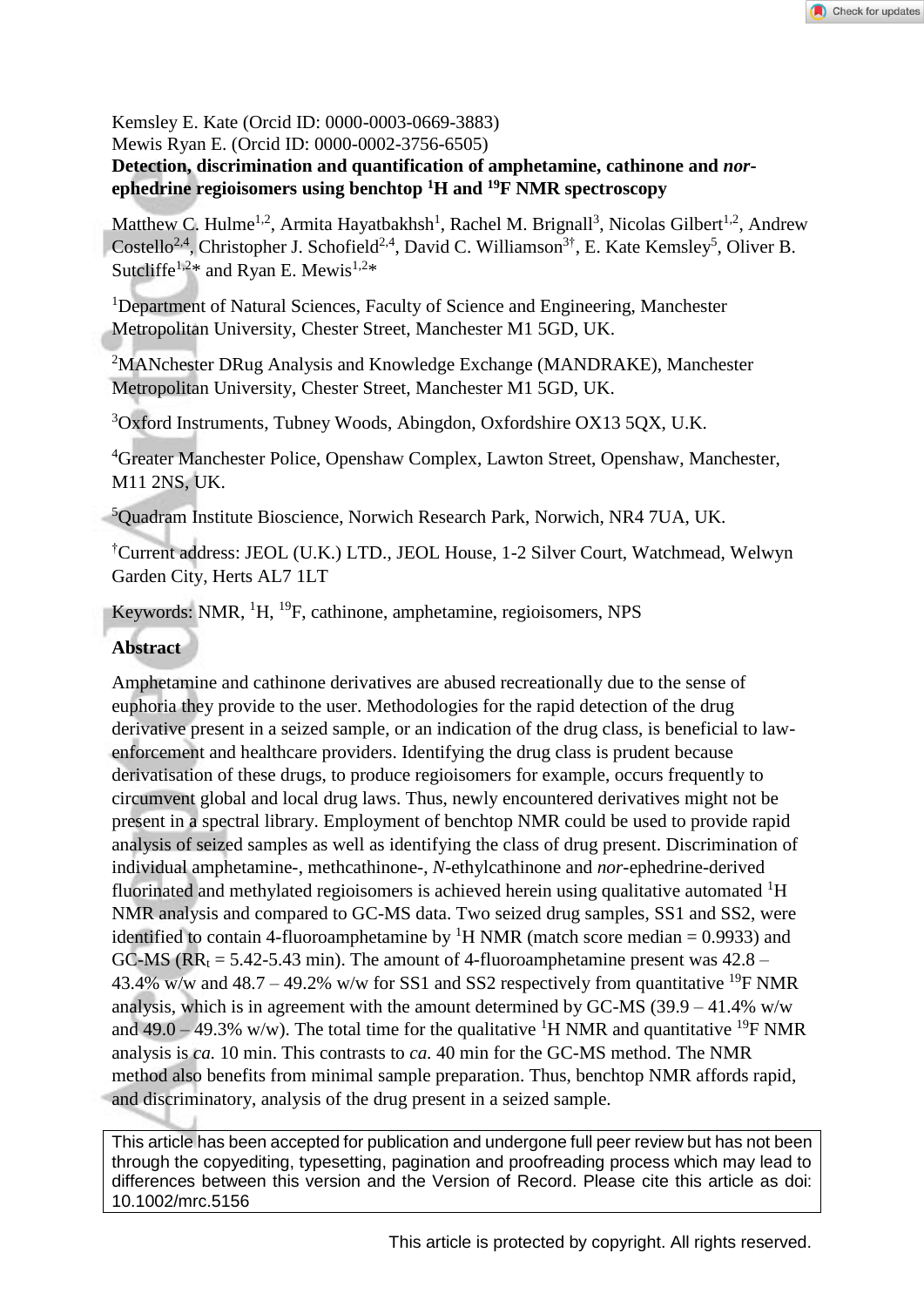### **Introduction**

Novel Psychoactive Substances (NPS) continue to feature heavily on the recreational drug scene, leading to drug intoxication that requires treatment.<sup>[1]</sup> The structures of prohibited drugs are chemically modified by clandestine laboratories to circumvent laws restricting their use, or for medical research under appropriate licences. Many of the NPS that are encountered or seized in criminal cases can be classified as synthetic cathinones, piperidines and pyrrolidines, benzodiazepines, piperazines, aminoindanes or phenethylamines.[2] The number of drugs reported in each classifier to monitoring bodies, $^{[3]}$  such as the European Union early warning system,<sup>[4]</sup> continues to increase year on year. GC-MS is currently the accepted gold standard in forensic drug analysis,<sup>[5]</sup> and is routinely used for the analysis of drug samples.

Amphetamine (Figure 1) is a substance that belongs to the phenethylamine class of psychoactive drugs. Many controlled substances, such as methamphetamine and 3,4 methylenedioxymethamphetamine (MDMA), are derived from the amphetamine structure and are described as "substituted amphetamines". Amphetamines are abused due to the stimulating and physiological effects they generate. For example, MDMA is known for its entactogenic effects that induce a pleasant and relaxed feeling of happiness that results in consumers becoming addicted to the substance. [6] Similarly, methamphetamine also provides stimulating effects as well as sympathomimetic effects through interaction with the sympathetic nervous system receptors.<sup>[7]</sup> In addition to cocaine, amphetamines are one of the most commonly used illicit substances and this prevalence along with abuse of methamphetamine has led to a dramatic increase in the number of emergency department visits for amphetamine intoxication.[8] GC-MS is again the preferred analytical technique for the qualitative, and quantitative, analysis of amphetamines.<sup>[9]</sup>

In recent years the mono-fluorinated substituted amphetamine derivatives, fluoroamphetamines, have been discovered in forensic cases and on the recreational drug market, mainly around Europe, incorrectly sold as amphetamine and MDMA.<sup>[10]</sup> 4-Fluoroamphetamine has been detected in both urine and serum using validated GC-MS methods.[11] Fluorinated NPS are often encountered as fluorination influences the lipophilicity, electronegativity, basicity and bioavailability of drug molecules.<sup>[12]</sup>

Cathinone is the β-keto-analogue of amphetamine. Cathinone is the naturally occurring active ingredient in the leaves of the shrub *Catha edulis*, often referred to as Khat, and is responsible for the euphoric effect.<sup>[13]</sup> The euphoric effects are similar to amphetamine.<sup>[14]</sup> Initially, Khat consumption was limited to inhabitants of East Africa and the Arab peninsula as a stimulant, but its use is now widespread in Western countries due to increased air transportation and loosening of customs restrictions. [15]

A number of derivatives of cathinone exist, which have largely been synthesised to circumvent international laws curtailing NPS use<sup>[16]</sup> or represent pro-active efforts to characterise derivatives that may in the future become targets for clandestine laboratories.<sup>[17]</sup> In 2018, 36% of seizures reported to the EU's early warning system (EWS) were cathinones.<sup>[4]</sup> In the period  $2016 - 2018$ , *ca.* 100 cathinone derivatives were detected each year; cathinones were the most prevalent drug class detected alongside cannabinoids over this period. In 2019, ten new cathinone derivatives were reported to the EU's EWS for the first time. Thus, cathinone derivatives are prevalent in the EU. As such, chromatographic and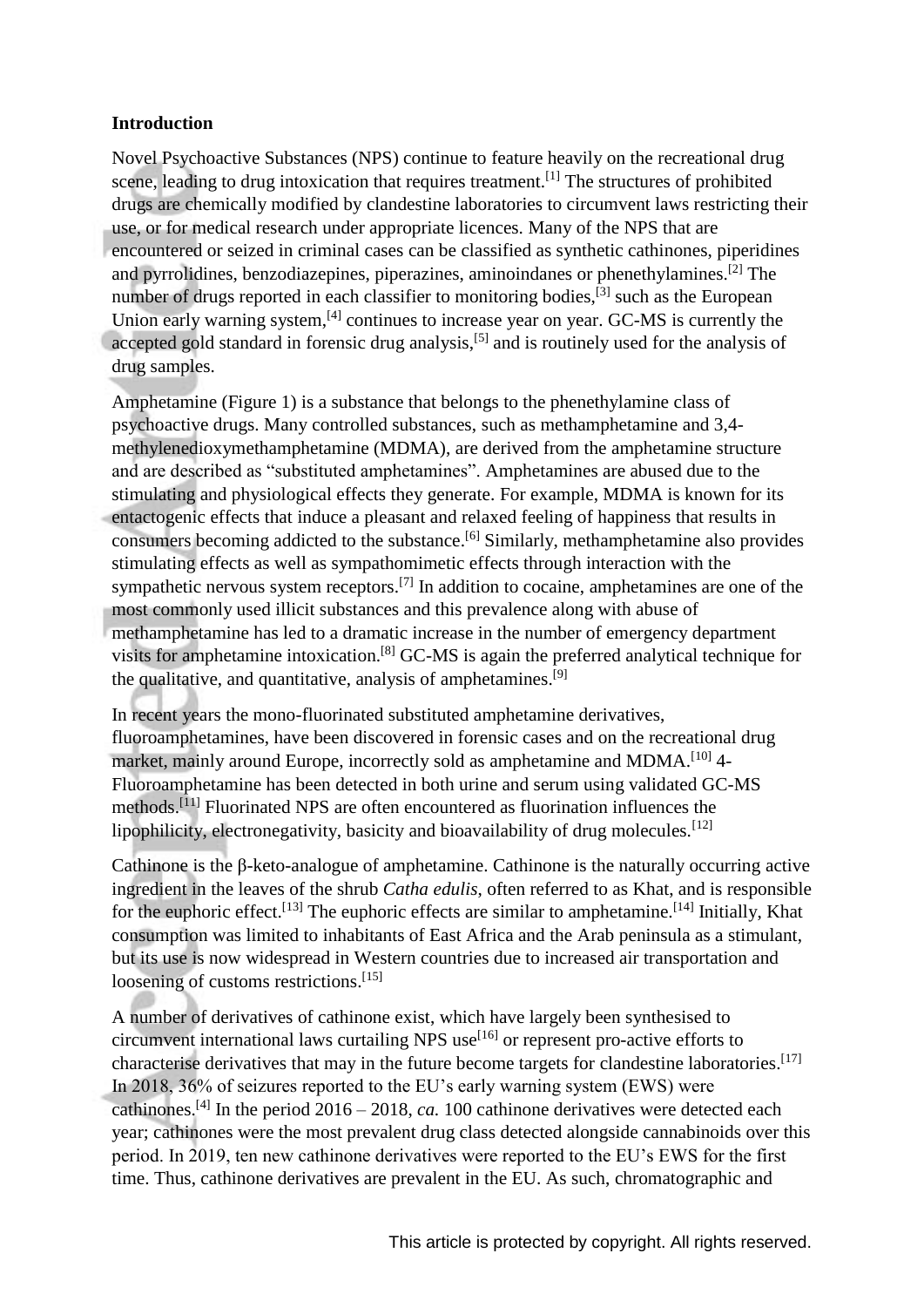electrophoretic techniques have been developed to separate and analyse cathinone derivatives<sup>[18]</sup> e.g. mass spectrometry,<sup>[19]</sup> Raman spectroscopy,<sup>[20]</sup> and ultra-high performance liquid chromatography.<sup>[21]</sup>

One such derivative of cathinone is methcathinone (ephedrone), a synthetic cathinone. Ephedrone demonstrates amphetamine-like effects, although these are less potent than amphetamine.<sup>[22]</sup> Fluoromethcathinones  $(1a - 1c)$  are a further example of cathinone derivatization. Capsules marketed as "plant feeders" were identified to contain 3 fluoromethcathinone in a report by Archer in  $2009$ .<sup>[23]</sup> At this time it was clear from internet forums that these plant feeders were being used as recreational drugs, although online vendors were only thought to be selling 4-fluoromethcathinone (flephedrone, **1c**). Elucidation of the isomer present was achieved after synthesising reference samples of 2-, 3- and 4 fluoromethcathinone and comparing them to the material in the capsule. Discriminatory evidence was gained principally from  ${}^{1}H$  and  ${}^{19}F$  NMR studies, along with analysis of the fingerprint region of IR spectra. Due to the similarity of retention times of the regioisomers, even when derivatized as their respective acetamides, GC-MS data did not provide satisfactory evidence to discriminate the isomers.

To further aid in the detection and screening of NPS containing samples, we detail in this paper a fully automated NMR system that, after acquiring and processing a  ${}^{1}$ H NMR spectrum of a sample, returns the identity of the amphetamine, methcathinone, *N*ethylcathinone or *nor*-ephedrine regioisomer present. A pattern recognition algorithm is utilised to automatically compare the acquired spectrum with a reference library to produce a match score. Six sets of regioisomers are probed which includes a range of fluorinated and non-fluorinated amphetamine and cathinone regioisomers and potential metabolite (*nor*ephedrine) products. Qualitative and quantitative analysis using  ${}^{1}H$  and  ${}^{19}F$  NMR spectroscopy of two street samples is reported and validated against contemporaneously acquired GC−MS data

## **Results and Discussion**

Reference standards of the regioisomers, **1a**-**6c**, depicted in Figure 2, were synthesised using previously reported methods,[23-24] as the corresponding hydrochloride salts and characterised by NMR spectroscopy (400 MHz), mass spectrometry and IR analysis. Subsequently, these regioisomers were analysed using benchtop  ${}^{1}H$  NMR spectroscopy (60 MHz). These regioisomers belong to the amphetamine, methcathinone, *N*-ethylcathinone and *nor*ephedrine classes of NPS. These regioisomers were chosen for their prevalence with respect to drugs seizures, potential future targets for clandestine laboratories or they represent metabolites of other regioisomers studied. For example, a study conducted in the Netherlands between 2013-2017 reported that **1c** was the most frequently detected phenethylamine throughout this time-period  $(20-65\%$  of all phenethylamines sampled).<sup>[25]</sup> This study also reported that **2c** was the most prevalent cathinone in 2015-2016 whilst in 2017 **2b** was the most reported cathinone identified. Furthermore, **3a** – **3c** have been found in several seizures in Italy over the period 2013-2015. Of these seizures, 22% were crystalline **2b** whilst a further 20% were **2c**. [26] In 2013, several tablets were analysed from a Bristol (UK) night-club and were found to contain **3c**. [27]

In effects to understand cathinone pharmacology, **4b** and **4c** have been shown to be 10-fold more potent than methcathinone as uptake inhibitors and as release inhibitors at the serotonin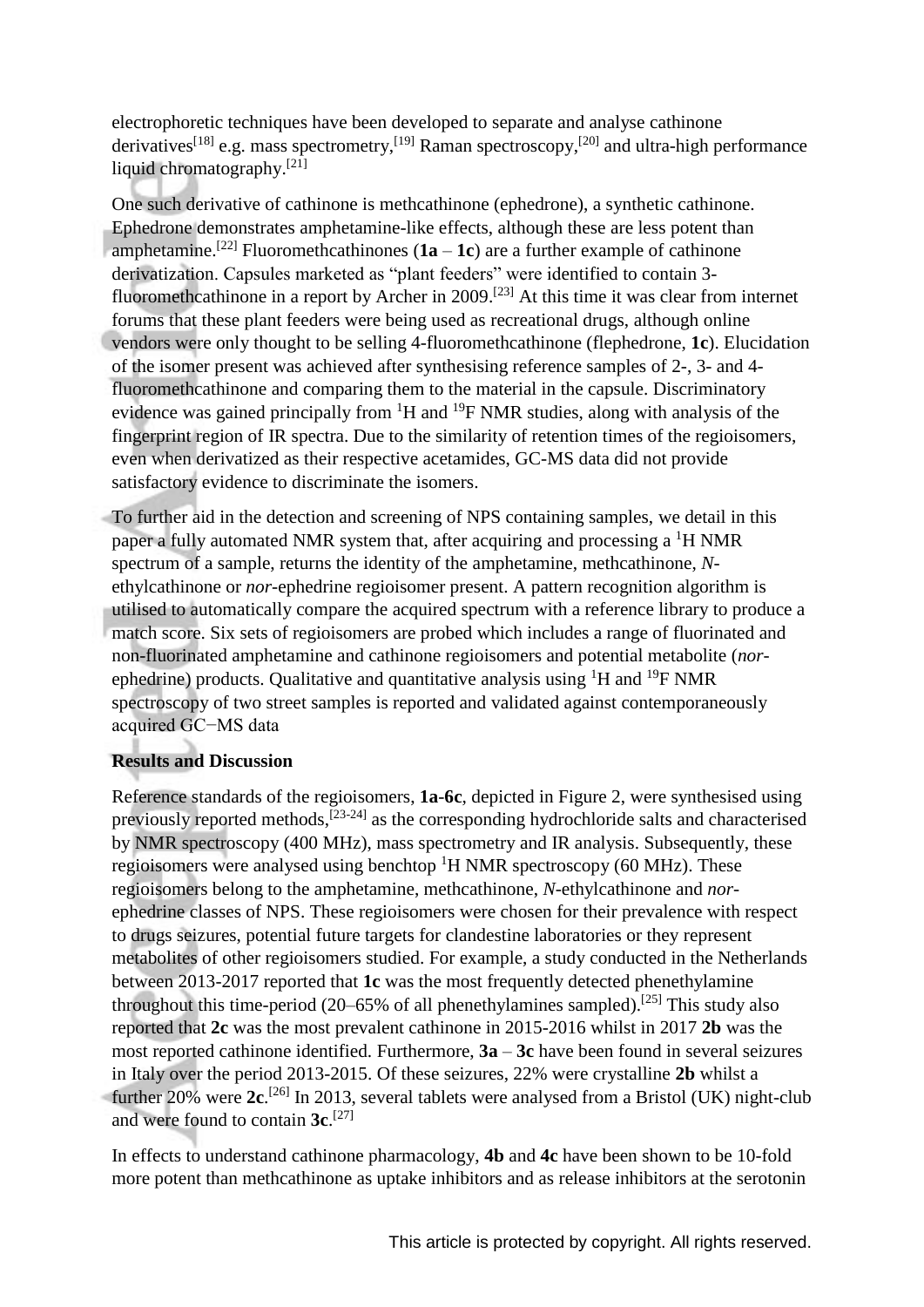transporter.[28] **4a** was a weaker inhibitor and releaser than methcathinone. Compared to methcathinone, **4a** – **4c** might provide access to drugs with therapeutic value alongside diminished abuse potential. However, **4a** – **4c** are included here for structural similarity to the other regioisomers in order to rigorously test the algorithm employed.

Lastly, **5a** – **5c** represent cathinone derivatives that could be synthesised by clandestine laboratories and could, therefore, be encountered in the future. *Nor*-ephedrines **6a** – **6c** are the metabolite products of **5a** – **5c** that are formed via a keto-reduction, which is the metabolic pathway through which cathinone is metabolised.<sup>[29]</sup>

The <sup>1</sup>H NMR spectra of these regioisomers were combined with those of other NPS, narcotics, and other controlled substances, as well as commonly encountered non-controlled substances and adulterants to produce a  ${}^{1}$ H NMR spectral library. In total, there were 21 classes of compound and 283 compounds in the reference library.

A previously reported algorithm<sup>[30]</sup> was utilised to analyse an acquired <sup>1</sup>H NMR spectrum and, following analysis, return the name and drug class of the compound(s) present. In order to do this, the <sup>1</sup>H NMR spectra in the library were truncated into two discrete sections: the "class" region  $(0.46 - 1.94$  ppm) and a "fingerprint" region  $(3.90 - 12.50$  ppm). As our focus here is on only three drug classes, the ability to distinguish compounds largely revolved around differences in the fingerprint region rather than in the class region. However, the pattern recognition process utilised both sections in the analysis (Figure S9). In addition to the name and class of compound(s) present, a match score is produced by the algorithm. The match score is the largest of the Pearson's correlations between the sample spectrum and each of the library spectra; a value of unity represents a perfect match.

Firstly, "technical replicate" <sup>1</sup>H NMR spectra of the reference samples used to generate the library were analysed using the algorithm. These comprised spectral acquisitions from independent preparations of the reference compounds, chronologically separated by some weeks from the reference data collection, providing a level of challenge to the pattern recognition algorithm. These samples returned a 100% success rate in terms of identifying the single regioisomer present in the sample. The median match score was 0.9906.

Crucially, the algorithm was successfully able to differentiate compounds **1a** – **6c** from similar compounds. For example **2a** – **2c** were differentiated from 2-, 3- and 4-methyl-*N*ethylcathinone, and methcathinone; the latter four compounds were all included in the spectral library and so could have been potential hits. Furthermore, **3a** – **3c** were differentiated from **5a** – **5c**; these compounds only differ in the alkyl chain attached to the amine group. This is notable, as it demonstrates that the algorithm can distinguish between *N*ethylcathinone and methcathinone derivatives readily.

To highlight the similarity of the regioisomers investigated and the importance of the class and fingerprint regions analysed, the <sup>1</sup>H NMR spectra of **3c**, **4c** and **5c** are shown in figure 3. The similarity between **3c** and **4c** is apparent in the aliphatic region in that the doublet at 1.46 ppm, the singlet at 2.60 ppm and the quartet due to the proton on the chiral centre located at 5.16 ppm overlap. The aromatic region, however, differs significantly due to the reduced influence of fluorine coupling in **4c** compared to **3c**. Better overlap in the aromatic region is shown between **3c** and **5c**, as they both possess the same substituted benzene ring, whereas variation is observed in the aliphatic region due to the longer *N*-ethyl chain present in **5c**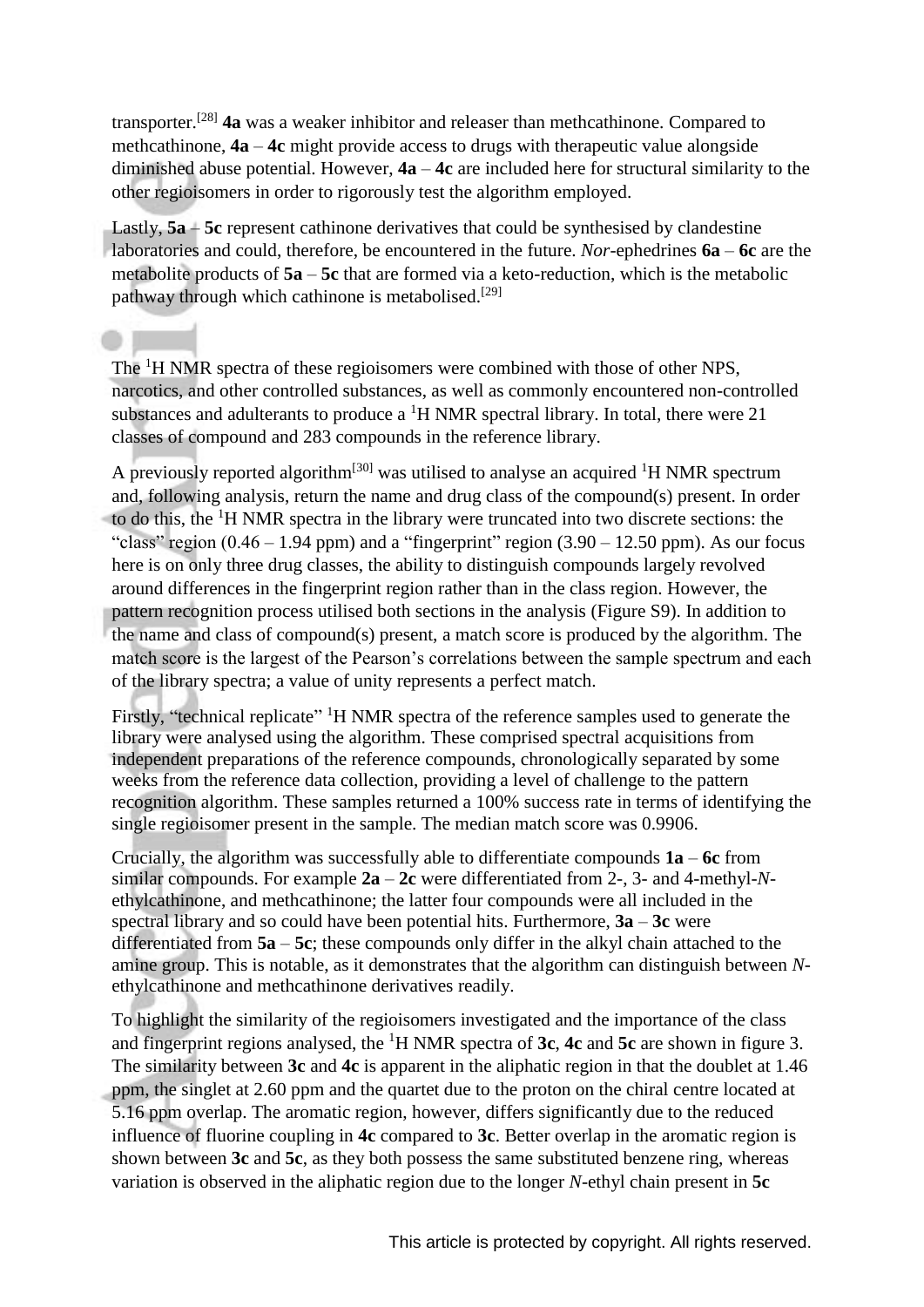(additional peaks at 2.92 and 1.27 ppm, as well as the loss of the singlet at 2.60 ppm) compared to the *N*-methyl present in **3c**. It should be noted that the chemical shift region between 1.54 and 3.90 ppm is not utilised by the algorithm (it is neither part of the class or fingerprint region) and so variations here are not accounted for in the match score reported. This means that the variable amount of water present at 3.33 ppm, and the quintet of the  $d_{6}$ -DMSO peak at 2.50 ppm, does not affect the fitting process.

The algorithm employed returns more than one match score, which it ranks appropriately. The highest match score is indicative of the compound(s) present in the sample. Analysis of the second and third match scores is often only required for samples that may be tertiary in nature. Previously, it has been reported that this approach has been used to determine the constituents of a tertiary mixture consisting of cocaine, ketamine, and benzocaine in a 35.6:35.7:28.7 ratio by appraising both the first and second hit scores.[30] This approach has limited use here as the technical replicates are known to consist of a single regioisomer. However, the analysis of these match scores does indicate consistency in terms of the regioisomer being detected. For example, the highest match score for the technical replicate of **1c** is 0.9930; the second highest match score (0.9798) is for a combination of **1c** and **1b** whilst the third highest match score (also 0.9798) is **1c** and **1b** (see Table S4). It should be noted that all three of the highest hit scores involve **1c**, with the highest-ranking hit score consisting solely of **1c**.

The second and third match scores represent the spectral residual that remains after the best match library spectrum has been subtracted. Because the residual is so small (and often very noisy), the assignments obtained from the second and third match scores should be considered somewhat unreliable, especially if the first match score has a large Pearson correlation i.e. close to 1.

For all six sets of regioisomers tested, the regioisomer present in the sample was always the sole hit for the highest match score, further, for the second and third matches, it was observed in combination with one other compound from the library (see SI). The only notable exception is **2c**; analysis returned solely 4-methylcathinone as the second hit score and **2c** and 4-methylcathinone as the third hit score. Given the difference is solely a *N*-methyl group at 2.58 ppm that is present in **2c** whilst it is absent for 4-methylcathinone (see Figure S4), this result is perhaps not surprising. However, it does highlight that the algorithm returns the correct compound even when the structures are highly similar, especially when considering the substitution pattern of the aromatic ring.

Analysis of a subset of the regioisomers examined here by GC-MS highlights the significance of these results. Regioisomers **1a** – **1c**, **3a** – **3c** and **4a** – **4c** were analysed by GC-MS, using eicosane as an internal standard. The relative retention times (RR<sub>t</sub>) for **1a-1c** were 0.17-0.18 whilst the  $RR_t$  for  $3a - 3c$  and  $4a - 4c$  were  $0.33 - 0.36$ . Thus, although the amphetamine regioisomers (**1a** – **1c**) could be distinguished from the methcathinone regioisomers (**3a** – **3c** and **4a** – **4c**), the amphetamine regioisomers could not be discriminated from one another successfully using this technique. This is highlighted in Figure S1 in that the chromatograms of **1b** and **1c** overlap significantly. The chromatograms of **3a** – **3c** and **4a** – **4c** highlight the same problem in that the regioisomers are not resolved from one another and they possess very similar RRt. Retention times for **4a** – **4c** have been reported previously to range from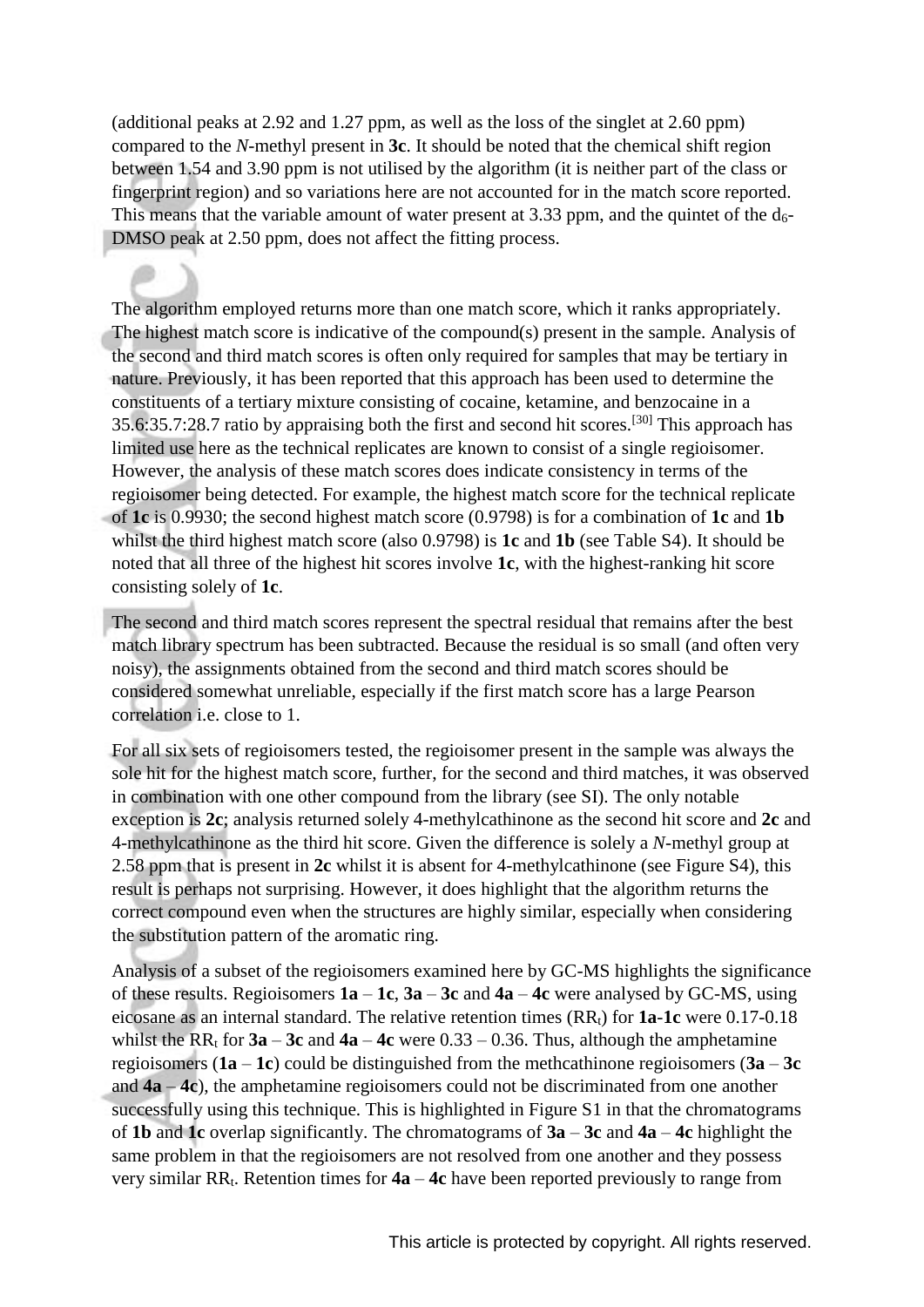7.38-7.61 mins.[31] The problematic separation by GC-MS of **3a** – **3c** has been reported previously,[23] and it was noted that derivatisation to their respective acetamides did not improve retention times, in that they again eluted with similar retention times. Furthermore, in order to achieve separation, a long run time is required in that eicosane elutes at 30.85 min. Conversely, the NMR approach showcased herein takes only 5 min to acquire the spectrum and report the regioisomer present, in addition to minimal sample preparation compared to the GC-MS method.

Due to the presence of  $^{19}F$  nuclei in five out of the six groups of regioisomers studied, qualitative  $^{19}$ F NMR (56 MHz) analysis to determine the identity of the regioisomer present was also possible. However, as Table 1 showcases, the similarity of the single <sup>19</sup>F chemical shift for some of the regioisomers would be problematic for the qualitative analysis by the algorithm, due to the fact that there is only one  $^{19}F$  peak for analysis. Consequently, the analysis might not be satisfactorily robust for the complete qualitative determination of the regioisomer present. For example, the <sup>19</sup>F chemical shifts of **1b** and **5b** differ by 0.41 ppm. The <sup>19</sup>F NMR chemical shifts of **1c** and **6c** are even more similar in that they differ by only 0.09 ppm. Furthermore, the similarity of the <sup>19</sup>F chemical shifts for  $3a - 3c$  and  $5a - 5c$ demonstrates that the *N*-methyl or *N*-ethyl substituent has little effect on the observed chemical shifts. Notably, only **4a** – **4c** are effectively easily distinguished using these data as they possess a benzene ring substituted with a trifluoromethyl group; all other regioisomers possess fluorinated benzene rings and this is reflected in the similarity of the chemical shifts for the single <sup>19</sup>F nucleus present (range  $-102.02$  ppm to  $-117.58$  ppm).

#### **Analysis and quantification of seized samples**

Two street samples, SS1 and SS2, were supplied by Greater Manchester police via the MANchester DRug Analysis and Knowledge Exchange (MANDRAKE) partnership on 25<sup>th</sup> May 2018. They were purported to contain MDMA, however, preliminary analysis by lowfield <sup>1</sup>H NMR confirmed the principle component in both samples was **1c** (SS1, match score = 0.9979; SS2, match score = 0.9887). Both samples were confirmed to contain **1c** solely; this conclusion can be drawn from the very high (i.e. almost 1) match scores obtained. The <sup>1</sup>H NMR spectrum of SS1 is shown in Figure S8 and is compared to the <sup>1</sup>H NMR spectrum of the **1c** standard to exemplify the similarity of the two spectra. Gas chromatography validated the NMR analysis as each sample possessed retention times of 5.43 and 5.42 mins, which agrees with the value of 5.42 mins for a reference standard of **1c**. It should be noted here that **1b** has a retention time of 5.39 mins, so there is a possibility of peaks being poorly resolved from one another and hence misidentified. As regioisomers **1a** – **1c** all possess a base peak of  $m/z = 44.1$  (CH<sub>3</sub>CHNH<sub>2</sub><sup>+</sup>), along with a secondary peak of  $m/z = 109.0$  (fluorine substituted tropylium cation), the mass spectra cannot be used to distinguish between regioisomers of the same class. Having validated their identity, the amount of **1c** in SS1 and SS2 was quantitatively determined. Each sample was analysed in duplicate by both GC-MS and benchtop <sup>19</sup>F NMR spectroscopy.

 $19$ F NMR was chosen to quantify the amount of fluoroamphetamine present due to the simplistic nature of the spectrum relative to the  ${}^{1}H$  NMR spectrum. This approach is not applicable to many drugs, such as MDMA (quantified prior to this study using benchtop  $NMR^{[9f]}$ , due to the lack of <sup>19</sup>F nuclei, although here it provides a convenient method for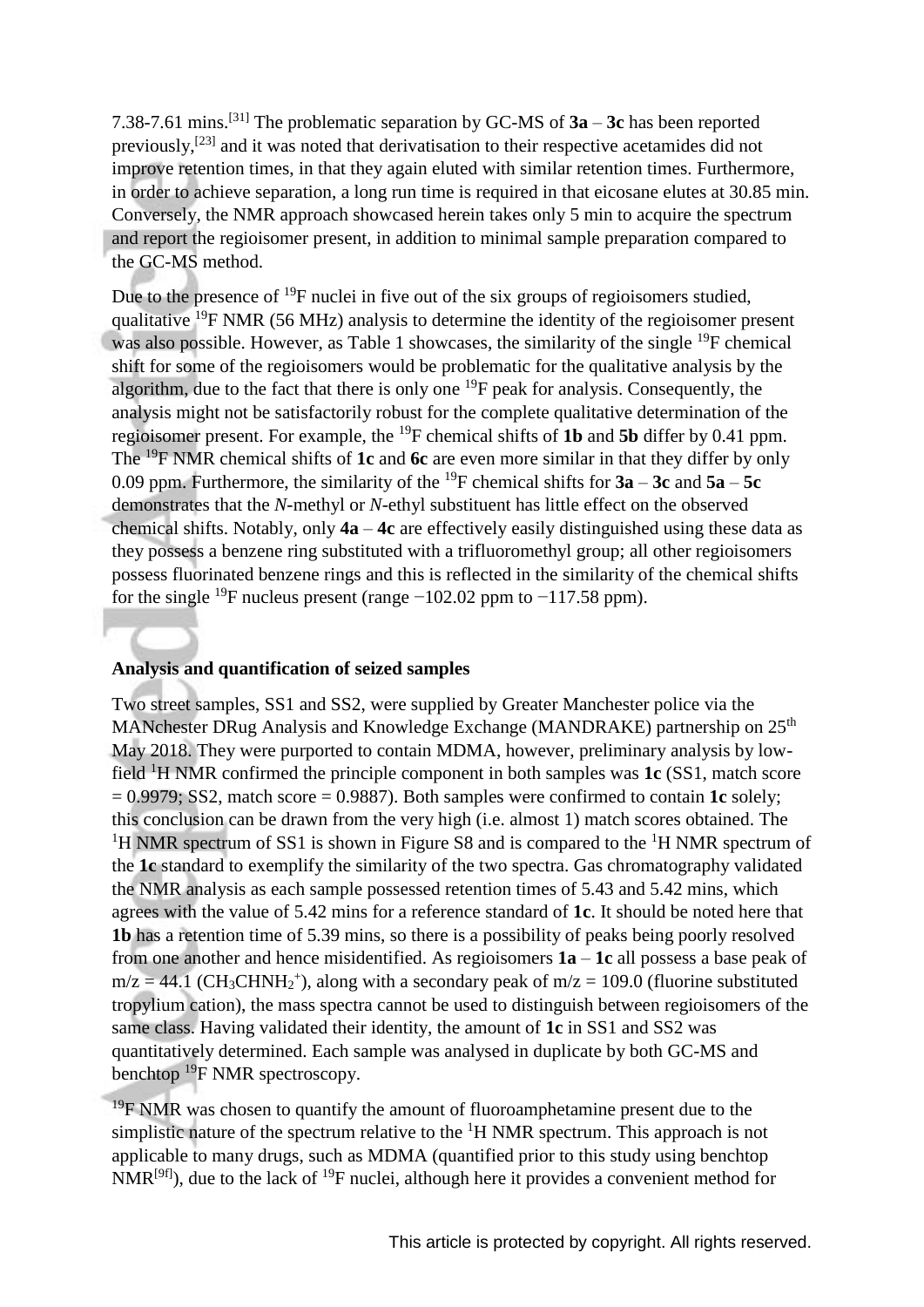quantification. Prior to analysis, <sup>19</sup>F NMR calibration series for  $1a - 1c$  were obtained. Calibration standards were prepared over the concentration range 5 mg mL<sup>-1</sup> – 15 mg mL<sup>-1</sup>, with trifluoroacetic acid (TFA) added as an internal standard at a concentration of 0.1% v/v of DMSO used. Each <sup>19</sup>F NMR spectrum was collected using 16 transients with a 5 second relaxation delay. Calibration graphs were then produced by calculating the integrated area ratio between sample peaks and TFA peaks and plotting against concentration (Figure 4).

The three isomers show acceptable correlation ( $>0.99$ ) meaning the method can be used to perform quantitative analysis. The LOD and LOQ for the three regioisomers are reported in Table 2 and reports that the highest LOQ is below 2 mg  $mL^{-1}$ . This is acceptable as the majority of street samples will have active components greater than 2 mg per sample. Comparatively, the GC-MS analysis gave LOD and LOO values of 20 and 68  $\mu$ g mL<sup>-1</sup> respectively for **1a** and  $25 - 23 \mu g$  mL<sup>-1</sup> and  $80 - 75 \mu g$  mL<sup>-1</sup> for **1b** and **1c**. The lower threshold of detection and quantification is expected for GC-MS given the much greater levels of sensitivity relative to NMR. The LODs and LOQs determined by NMR are sufficient for the routine detection of active components in a tablet. By way of example, the amount of MDMA, a substituted amphetamine, in tablets have been reported to be 20 mg to 131 mg per tablet in 2006,<sup>[32]</sup> a median of 105 mg over the period 2001-2018<sup>[33]</sup> and 133–223 mg for tablets seized in between August 2018 and March 2019.[9f] The LOD and LOQs for the  $^{19}$ F NMR quantitative method are an order of magnitude lower than these reported values thus showcasing the applicability of this approach for routine analysis.

GC-MS reported that SS1 contained 39.9 – 41.4% w/w of **1c**. SS2 contained 49.0 – 49.3% w/w. This equates to  $109 - 122$  mg of 1c being present in the two samples. <sup>19</sup>F NMR quantitative analysis reported that SS1 contained  $42.8 - 43.4\%$  w/w whereas SS2 contained 48.7 – 49.2% w/w. This equates to 117 – 122 mg of **1c** being present. The two approaches are therefore in agreement. Notably, the collection of the GC trace takes *ca*. 40 min whereas acquiring the <sup>19</sup>F NMR spectrum takes ca. 5 min. Based on the results reported herein, specific regioisomeric detection of **1c** is readily performed using <sup>1</sup>H NMR analysis followed by quantitation by <sup>19</sup>F NMR in a total time of *ca*. 10 minutes.

#### **Conclusion**

This paper has demonstrated regioisomer discrimination of fluoroamphetamines, methyl- and fluoro-methcathinones, trifluoromethylmethcathinones, fluoro-*N*-ethylcathinones and fluoro-*N*-ethyl-*nor*-ephedrines. The analysis of single component samples was performed using an automated database whereby a Pearson score is generated based on the similarity of the <sup>1</sup>H NMR spectrum to a reference library consisting of 283 spectra of NPS, pharmaceuticals and cutting-agents. For the six sets of regioisomers analysed (**1a** – **6c**), technical replicates were analysed and in 100% of cases, the correct regioisomer was returned. The median match score was 0.9906. Evidence for how well the automated process was able to differentiate regioisomers from similar regioisomers and distinguish between similar classes was obtained from the analysis of the second and third highest hit scores. In all but one case (**2c**), the second and third hit scores were always a combination of the regioisomer present and that of a similar regioisomer from the database.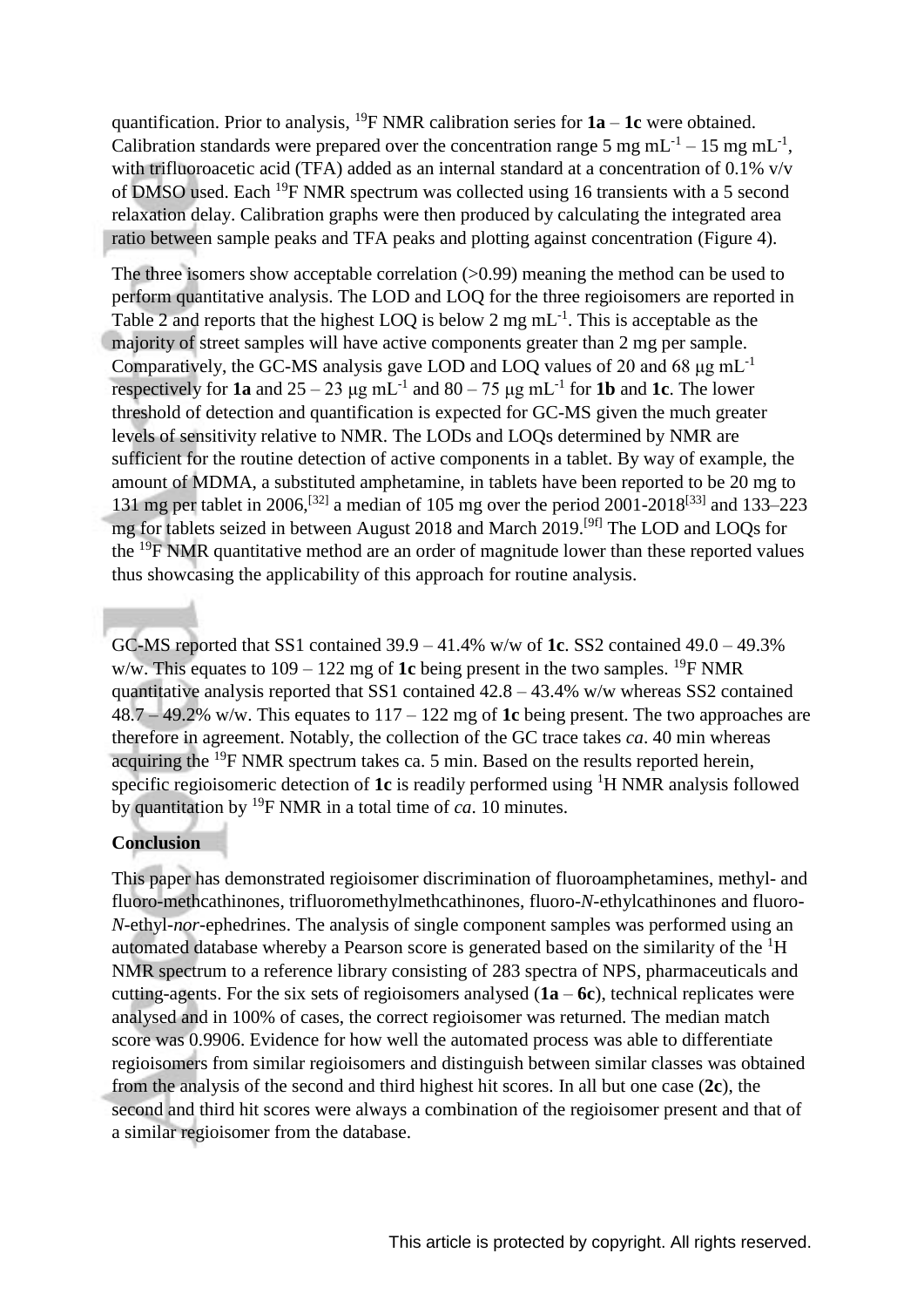The difficulty of distinguishing between regioisomers and similar classes of drugs using GC-MS was highlighted using  $1a - 1c$ ,  $3a - 3c$  and  $4a - 4c$ . RR<sub>t</sub> for  $1a - 1c$  were  $0.17 - 0.18$ whilst for  $3a - 3c$  and  $4a - 4c$  they were  $0.33 - 0.36$ . The similarity of RR<sub>t</sub> for regioisomers using the GC-MS method herein meant that regioisomers, particularly the 2- and 3- isomers were not baseline resolved.

Two seized drug samples, SS1 and SS2, were analysed by both GC-MS and <sup>1</sup>H NMR. Both methods confirmed the presence of **1c** (<sup>1</sup>H NMR match score median = 0.9933,  $RR_t = 5.42$ -5.43 min), although the  $RR_t$  obtained from GC-MS analysis could also suggest the presence of **1b** (5.39 mins). Both **1c** and **1b** possess the same mass spectra as they produce identical fragment ions, and as such, this highlights the problematic use of GC-MS here compared to the use of the automated qualitative  ${}^{1}H$  NMR approach.

<sup>19</sup>F NMR quantification was performed on SS1 and SS2. Calibration plots for **1a** – **1c** gave LODs and LOQs of  $0.29 - 0.49$  and  $0.93 - 1.63$  mg mL<sup>-1</sup> respectively. Comparatively, the GC-MS analysis gave LOD and LOQ values of 20 and 68 μg mL-1 respectively for **1a** and 25  $-23 \mu$ g mL<sup>-1</sup> and  $80 - 75 \mu$ g mL<sup>-1</sup> for **1b** and **1c**. The amount of **1c** present in the two tablets was  $42.8 - 43.4\%$  w/w and  $48.7 - 49.2\%$  w/w for SS1 and SS2 respectively following <sup>19</sup>F NMR analysis. Quantification by GC-MS returned similar values (39.9 – 41.4% w/w and 49.0 – 49.3% w/w respectively).

The qualitative and quantitative NMR analysis takes *ca*. 10 min whereas GC-MS analysis takes *ca*. 40 min. In addition to the shorter analysis time, the NMR method benefits from greater regioisomer differentiation compared to the GC-MS method as well as minimal sample preparation. The rapid analysis afforded by qualitative  ${}^{1}H$  and quantitative  ${}^{19}F$  NMR spectroscopy, coupled with minimal sample preparation, may be beneficial to legal entities and healthcare providers in determining the exact regioisomers present in a sample. This is important as the toxicological profile of regioisomers can vary significantly.

## **Experimental**

The reference compounds **1a** – **6c** were synthesised, as their corresponding hydrochloride salts, under UK Home Office licence. **1a** – **5c** were synthesised according to, or adapted from the literature references cited:  $1a-2c$ ,  $^{[24b]}$   $3a-3c$ ,  $^{[23]}$   $4a-4c$ ,  $^{[24a]}$  and  $5a-5c$ .  $^{[23]}$  The synthesis of **5a**-**6c** are detailed in the SI.

 $1H$  and  $19F$  NMR spectra were acquired of all samples using a Pulsar benchtop NMR spectrometer (Oxford Instruments, Abingdon, UK) operating at a <sup>1</sup>H frequency of 59.7 MHz. For qualitative <sup>1</sup>H NMR analysis, after the sample had been inserted, an automated procedure began whereby the instrument would lock on to the deuterated signature of  $d_6$ -DMSO (thus used as a chemical shift reference) before acquiring 16 scans.

Following acquisition, the data were processed in MNova (Mestrelab Research, Santiago de Compostela, Spain) using an automated script file. The processed FID was then analyzed by the pattern recognition algorithm, NPS Pattern Match (Oxford Instrument, Abingdon),<sup>[30, 34]</sup> developed using Matlab (The Mathworks Inc, Cambridge, UK). The algorithm employs a minimum distance classifier. The multivariate distance between the sample spectrum and each of the reference spectra is calculated. The sample is identified as the nearest reference compound, provided the "match score" (equal to one minus the distance) exceeds an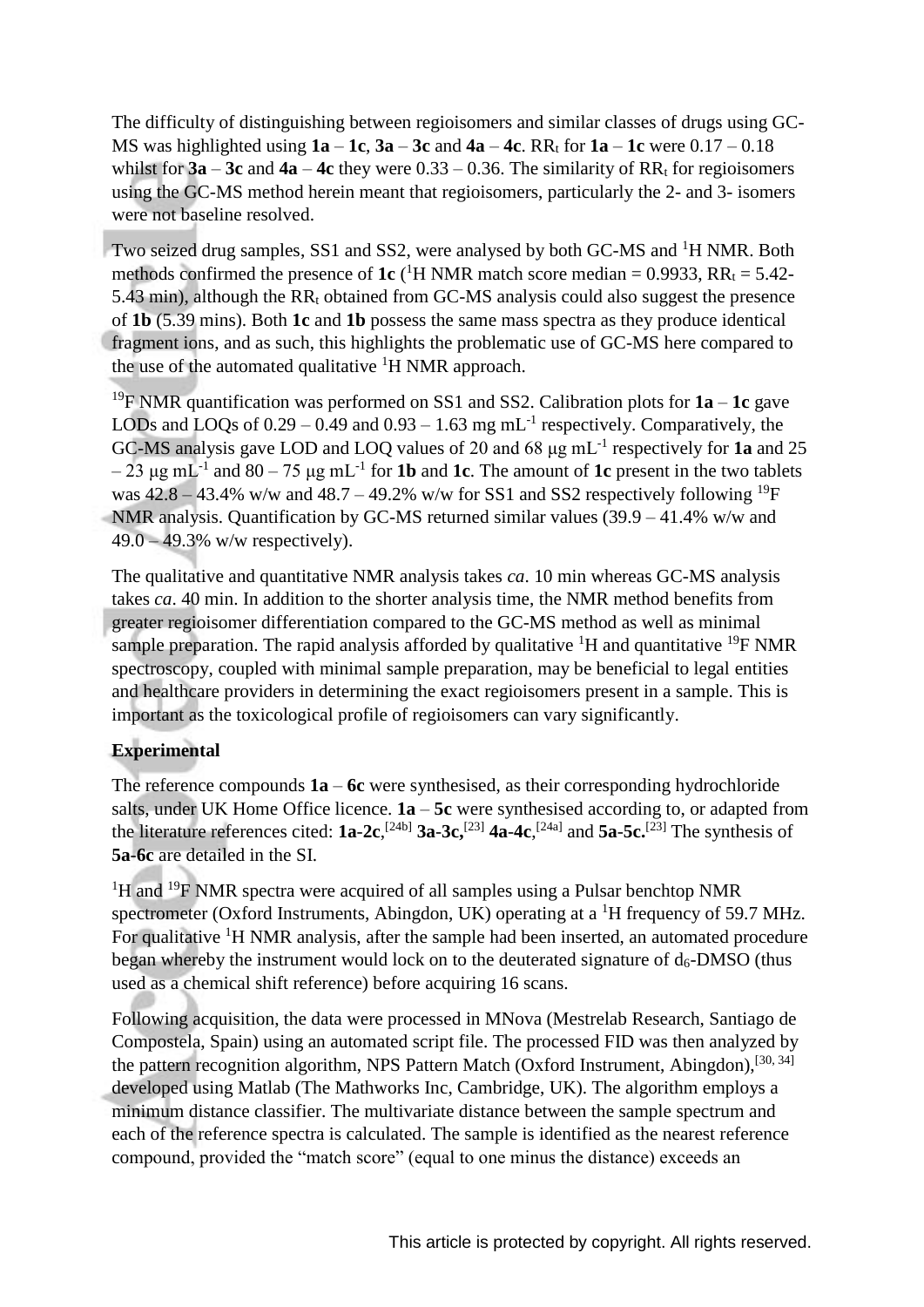(empirically determined) threshold; if it does not, then the outcome is considered to be tentative, unreliable, or unknown.

SS1 and SS2 were obtained from Greater Manchester Police via the MANchester DRug Analysis & Knowledge Exchange (MANDRAKE) partnership, on  $25<sup>th</sup>$  May 2018, and were stored and analysed in accordance with the UK Misuse of Drugs Act (1971) and Misuse of Drugs Regulations (2001). Both samples were supplied in their solid, bulk forms. For the NMR qualitative analysis of the seized materials, a micro-spatula tip of the material (ca. 5−10) mg) was dissolved in 0.6 mL of deuterated DMSO and a  ${}^{1}H$  NMR spectrum acquired using 16 scans.

For the quantitative <sup>19</sup>F NMR, SS1 and SS2 were prepared in  $d_6$ -DMSO at a concentration of 15 mg mL-1 . 0.1% v/v TFA was used as an internal standard. Calibration standards were prepared over the concentration range 5 mg  $mL^{-1}$  – 15 mg mL<sup>-1</sup>, with TFA added as an internal standard at a concentration of 0.1% v/v of  $d_6$ -DMSO used. Each <sup>19</sup>F NMR spectrum was collected using 16 transients with a 5-second relaxation delay.

## **Acknowledgements**

OBS and REM wish to thank Manchester Metropolitan University and Oxford Instruments for the provision of a match funded studentship for MCH. The Natural Sciences and Engineering Research Council of Canada (396154510) and Fonds de Recherche du Québec - Nature et Technologie (206375) are thanked for funding for NG.

# **References**

- [1] a) J. Neicun, J. C. Yang, H. Shih, P. Nadella, R. van Kessel, A. Negri, K. Czabanowska, C. Brayne, A. Roman-Urrestarazu, *PLoS One* **2020**, *15*, DOI: 10.1371/journal.pone.0241056; b) A. M. Dines, D. M. Wood, C. Yates, F. Heyerdahl, K. E. Hovda, I. Giraudon, R. Sedefov, P. I. Dargan, D. E. N. R. G. Euro, *Clin. Toxicol.* **2015**, *53*, 893-900.
- [2] A. Shafi, A. J. Berry, H. Sumnall, D. M. Wood, D. K. Tracy, *Ther. Adv. Psychopharmacol.* **2020**, *10*, DOI: 10.1177/2045125320967197.
- [3] a) C. Guillou, F. Reniero, J. L. Vicente, M. Holland, K. Kolar, H. Chassaigne, S. Tirendi, H. Schepers, *Curr. Pharm. Biotechnol.* **2018**, *19*, 91-98; b) F. Pantano, S. Graziano, R. Pacifici, F. P. Busardo, S. Pichini, *Curr. Neuropharmacol.* **2019**, *17*, 818-822; c) S. Zaami, *Eur. Rev. Med. Pharmacol. Sci.* **2019**, *23*, 9681-9690.
- [4] European Monitoring Centre for Drugs and Drug Addiction, European Drug Report Trends and Developments, [https://www.emcdda.europa.eu/system/files/publications/13236/TDAT20001ENN\\_w](https://www.emcdda.europa.eu/system/files/publications/13236/TDAT20001ENN_web.pdf) [eb.pdf,](https://www.emcdda.europa.eu/system/files/publications/13236/TDAT20001ENN_web.pdf) 2020 (accessed 13/10/2020).
- [5] a) C. Feliu, A. Fouley, H. Millart, C. Gozalo, H. Marty, Z. Djerada, *Ann. Biol. Clin.*  **2015**, *73*, 54-69; b) L. Harper, J. Powell, E. M. Pijl, *Harm Reduct. J.* **2017**, *14*, 52-52.
- [6] E. Gouzoulis-Mayfrank, L. Hermle, K. A. Kovar, H. Sass, *Nervenarzt* **1996**, *67*, 369- 380.
- [7] B. K. Logan, *Forensic Sci. Rev.* **2002**, *14*, 133-151.
- [8] a) T. F. Borders, B. M. Booth, X. Han, P. Wright, C. Leukefeld, R. S. Falck, R. G. Carlson, *Addiction* **2008**, *103*, 800-808; b) K. C. Lan, Y. F. Lin, F. C. Yu, C. S. Lin, P. Chu, *J. Formos. Med. Assoc.* **1998**, *97*, 528-533.
- [9] a) Y. A. Bin Jardan, K. Mohamed, N. Abbas, M. El-Gendy, N. Alsaif, M. Alanazi, M. Mohammed, M. Abounassif, M. Hefnawy, *J. Pharm. Biomed.* **2021**, *194*; b) Y. S. X.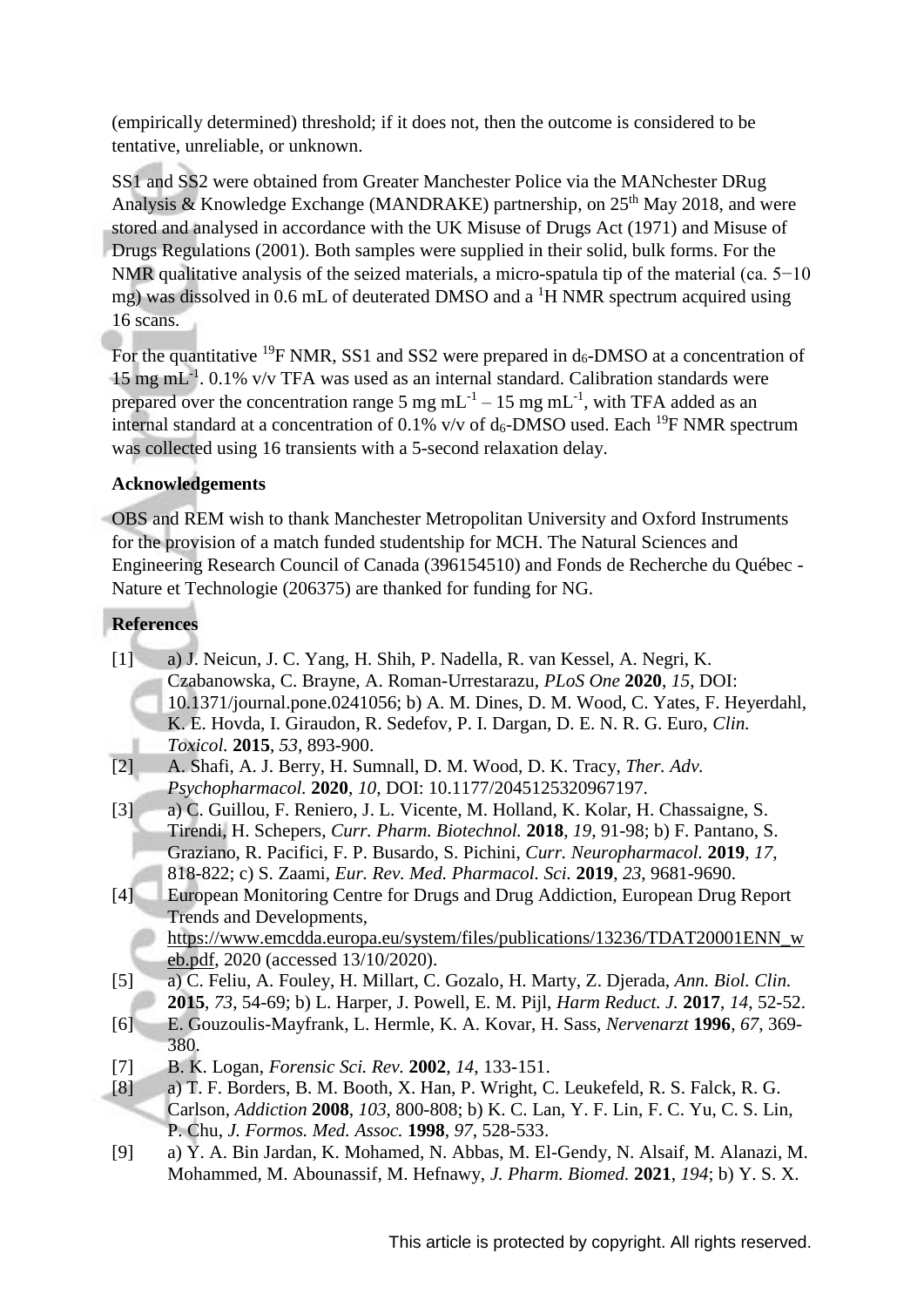Liu, Y. L. Fan, Z. P. Huang, H. J. Liu, L. L. Wang, Z. L. Shen, I. Watanabe, *J. Chromatogr. B* **2020**, *1153*; c) J. W. Shi, J. F. Zhou, X. He, Y. Zhang, *J. Chromatogr. Sci.* **2020**, *58*, 569-575; d) Z. Turkmen, M. Kuloglu, T. Tekin, S. Mercan, I. Bavunoglu, *J. Chem. Metrol.* **2019**, *13*, 61-67; e) M. K. Wozniak, L. Banaszkiewicz, M. Wiergowski, E. Tomczak, M. Kata, B. Szpiech, J. Namiesnik, M. Biziuk, *Forensic Toxicol.* **2020**, *38*, 42-58; f) J. H. Hussain, N. Gilbert, A. Costello, C. J. Schofield, E. K. Kemsley, O. B. Sutcliffe, R. E. Mewis, *Forensic Chem.* **2020**, *20*, DOI: 10.1016/j.forc.2020.100263.

- [10] a) L. Bijlsma, J. V. Sancho, E. Pitarch, M. Ibáñez, F. Hernández, *J. Chromatogr. A*  **2009**, *1216*, 3078-3089; b) F. Linsen, R. P. J. Koning, M. van Laar, R. J. M. Niesink, M. W. Koeter, T. M. Brunt, *Addiction* **2015**, *110*, 1138-1143.
- [11] a) J. Rohrich, J. Becker, T. Kaufmann, S. Zorntlein, R. Urban, *Forensic Sci. Int.* **2012**, *215*, 3-7; b) S. Al-Abri, K. H. Meier, J. M. Colby, C. G. Smollin, N. L. Benowitz, *Clin. Toxicol.* **2014**, *52*, 1292-1295.
- [12] D. E. Yerien, S. Bonesi, A. Postigo, *Org. Biomol. Chem.* **2016**, *14*, 8398-8427.
- [13] A. F. Lo Faro, A. Di Trana, N. La Maida, A. Tagliabracci, R. Giorgetti, F. P. Busardo, *J. Pharm. Biomed.* **2020**, *179*, DOI: 10.1016/j.jpba.2019.112945.
- [14] a) R. Brenneisen, H. U. Fisch, U. Koelbing, S. Geisshusler, P. Kalix, *Br. J. Clin. Pharmacol.* **1990**, *30*, 825-828; b) P. Kalix, S. Geisshusler, R. Brenneisen, U. Koelbing, H. U. Fisch, *Eur. J. Pharmacol.* **1990**, *183*, 457-458.
- [15] A. M. Feyissa, J. P. Kelly, *Prog. Neuropsychopharmacol. Biol. Psychiatry* **2008**, *32*, 1147-1166.
- [16] J. L. Goncalves, V. L. Alves, J. Aguiar, H. M. Teixeira, J. S. Camara, *Crit. Rev. Toxicol.* **2019**, *49*, 549-566.
- [17] H. Gaspar, S. Bronze, C. Oliveira, B. L. Victor, M. Machuqueiro, R. Pacheco, M. J. Caldeira, S. Santos, *Forensic Sci. Int.* **2018**, *290*, 146-156.
- [18] M. G. Schmid, J. S. Hagele, *J. Chromatogr. A* **2020**, *1624*, DOI: 10.1016/j.chroma.2020.461256.
- [19] a) J. T. Davidson, Z. J. Sasiene, Y. Abiedalla, J. DeRuiter, C. R. Clark, G. P. Jackson, *Int. J. Mass spectrom.* **2020**, *453*, DOI: 10.1016/j.ijms.2020.116343; b) J. T. Davidson, Z. J. Sasiene, G. P. Jackson, *Int. J. Mass spectrom.* **2020**, *453*, DOI: 10.1016/j.ijms.2020.116354.
- [20] S. Metternich, S. Fischmann, S. Munster-Muller, M. Putz, F. Westphal, T. Schonberger, M. Lyczkowski, S. Zorntlein, C. Huhn, *Forensic Chem.* **2020**, *19*, DOI: 10.1016/j.forc.2020.100241.
- [21] C. Ploumen, I. Marginean, I. S. Lurie, *J. Sep. Sci.* **2020**, *43*, 3449-3457.
- [22] J. P. Kelly, *Drug Test. Anal.* **2011**, *3*, 439-453.
- [23] R. P. Archer, *Forensic Sci. Int.* **2009**, *185*, 10-20.
- [24] a) O. I. G. Khreit, M. H. Grant, T. Zhang, C. Henderson, D. G. Watson, O. B. Sutcliffe, *J. Pharm. Biomed.* **2013**, *72*, 177-185; b) A. Plenevaux, S. L. Dewey, J. S. Fowler, M. Guillaume, A. P. Wolf, *J. Med. Chem.* **1990**, *33*, 2015-2019.
- [25] L. Hondebrink, J. J. Nugteren-van Lonkhuyzen, C. C. Hunault, J. van den Berg, D. van der Gouwe, A. van Riel, *Addiction* **2020**, *115*, 716-725.
- [26] S. Odoardi, F. S. Romolo, S. Strano-Rossi, *Forensic Sci. Int.* **2016**, *265*, 116-120.
- [27] M. R. Alotaibi, S. M. Husbands, I. S. Blagbrough, *J. Pharm. Biomed.* **2015**, *107*, 535- 538.
- [28] N. V. Cozzi, S. D. Brandt, P. F. Daley, J. S. Partilla, R. B. Rothman, A. Tulzer, H. H. Sitte, M. H. Baumann, *Eur. J. Pharmacol.* **2013**, *699*, 180-187.
- [29] R. Brenneisen, S. Geisshüsler, X. Schorno, *J. Pharm. Pharmacol.* **1986**, *38*, 298-300.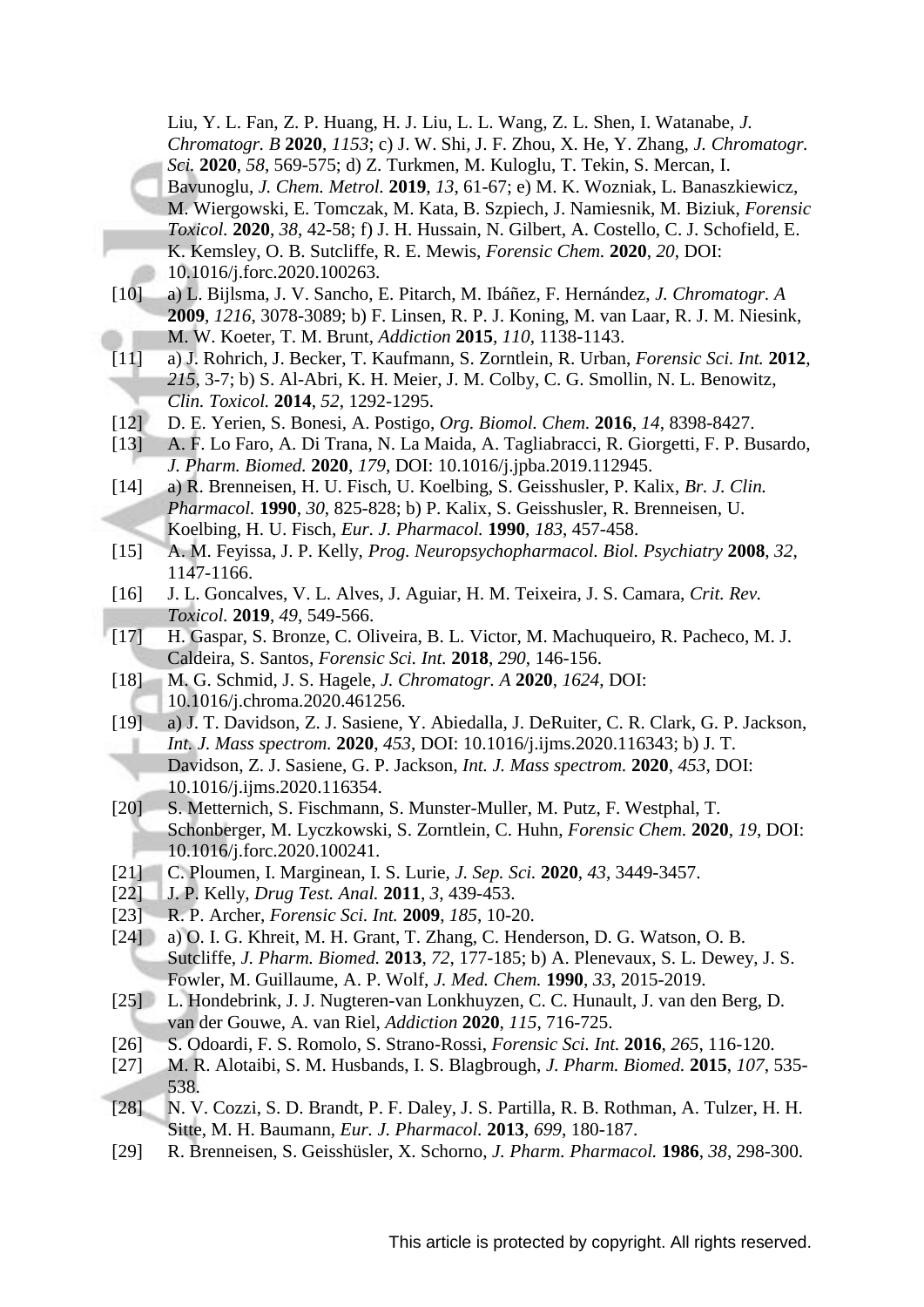- [30] L. H. Antonides, R. M. Brignall, A. Costello, J. Ellison, S. E. Firth, N. Gilbert, B. J. Groom, S. J. Hudson, M. C. Hulme, J. Marron, Z. A. Pullen, T. B. R. Robertson, C. J. Schofield, D. C. Williamson, E. K. Kemsley, O. B. Sutcliffe, R. E. Mewis, *ACS Omega* **2019**, *4*, 7103-7112.
- [31] S. D. Brandt, P. F. Daley, N. V. Cozzi, *Drug Test. Anal.* **2012**, *4*, 525-529.
- [32] D. M. Wood, V. Stribley, P. I. Dargan, S. Davies, D. W. Holt, J. Ramsey, *Emerg. Med. J.* **2011**, *28*, 764.
- [33] L. Couchman, A. Frinculescu, C. Sobreira, T. Shine, J. Ramsey, M. Hecht, K. Kipper, D. Holt, A. Johnston, *Drug Test. Anal.* **2019**, *11*, 1172-1182.
- [34] D. C. Williamson, E. K. Kemsley, O. B. Sutcliffe, R. E. Mewis, GB Patent 2571817A, 2019

Acce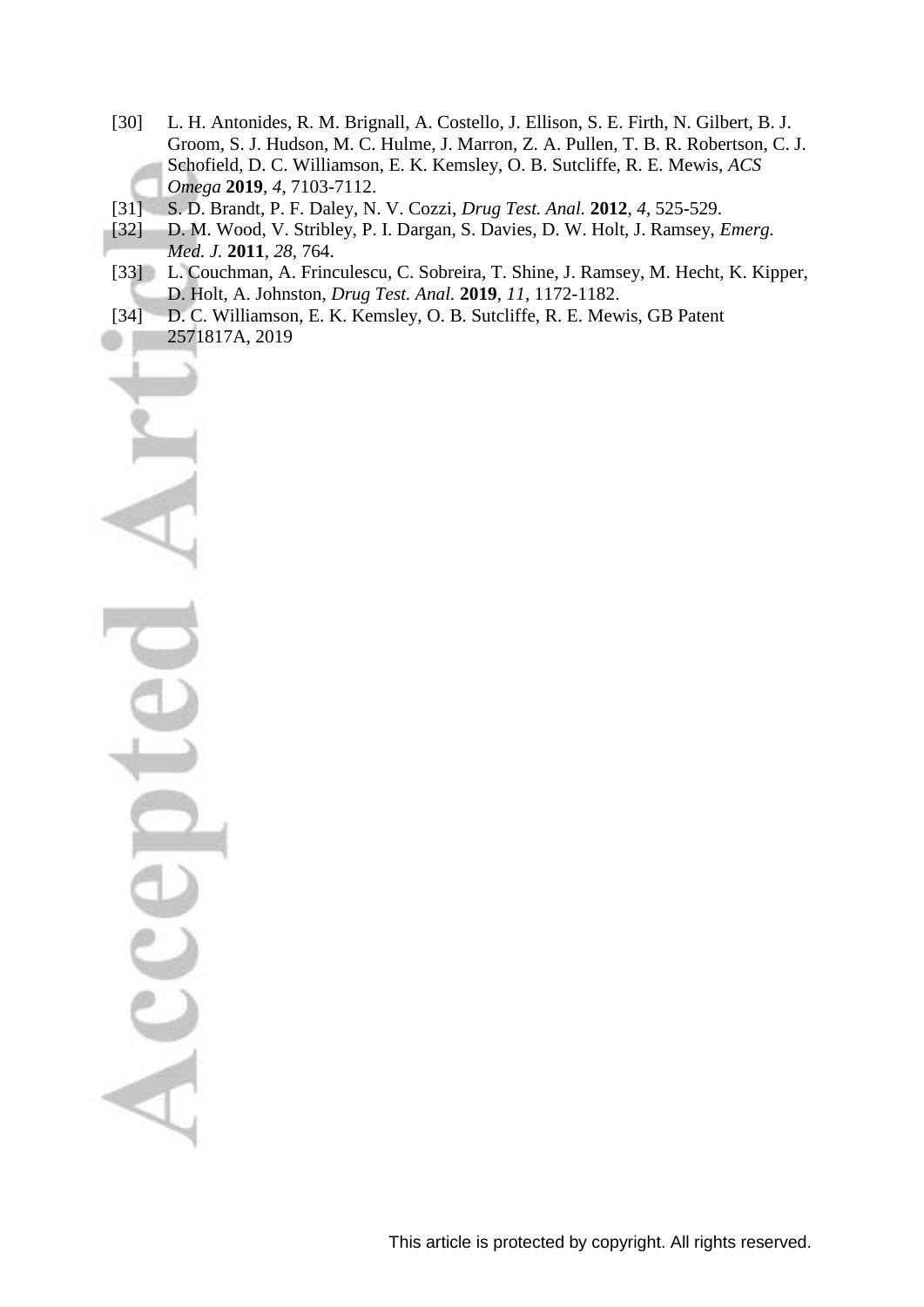

Figure 1: Chemical structures of amphetamine, MDMA, cathinone and methcathinone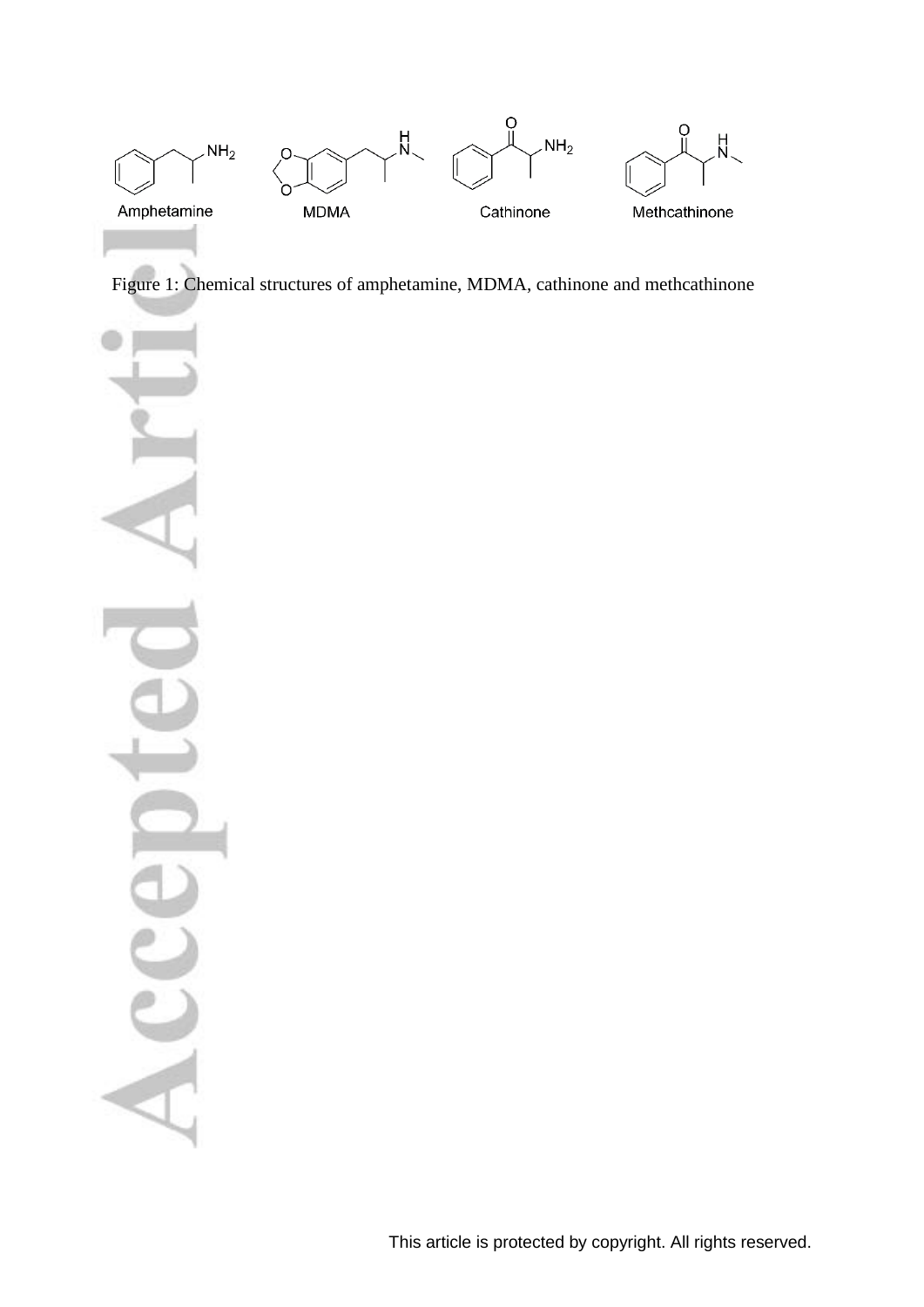![](_page_13_Figure_0.jpeg)

![](_page_13_Picture_1.jpeg)

![](_page_13_Picture_2.jpeg)

4a 2-trifluoromethylmethcathinone

4b 3-trifluoromethylmethcathinone

4c 4-trifluoromethylmethcathinone

![](_page_13_Figure_3.jpeg)

2a 2-methylmethcathinone 2b 3-methylmethcathinone 2c 4-methylmethcathinone

![](_page_13_Picture_5.jpeg)

![](_page_13_Figure_6.jpeg)

3a 2-fluoromethcathinone 3b 3-fluoromethcathinone 3c 4-fluoromethcathinone

![](_page_13_Picture_8.jpeg)

6a 2-fluoro-N-ethyl-nor-ephedrine 6b 3-fluoro-N-ethyl-nor-ephedrine 6c 4-fluoro-N-ethyl-nor-ephedrine

Figure 2: Chemical structures of the amphetamine-, methcathinone-, *N*-ethylcathinone- and *nor*-ephedrine-based regioisomers explored in this study. All regioisomers were analysed in their hydrochloride forms.

5a 2-fluoroethcathinone

5b 3-fluoroethcathinone

5c 4-fluoroethcathinone

![](_page_13_Picture_12.jpeg)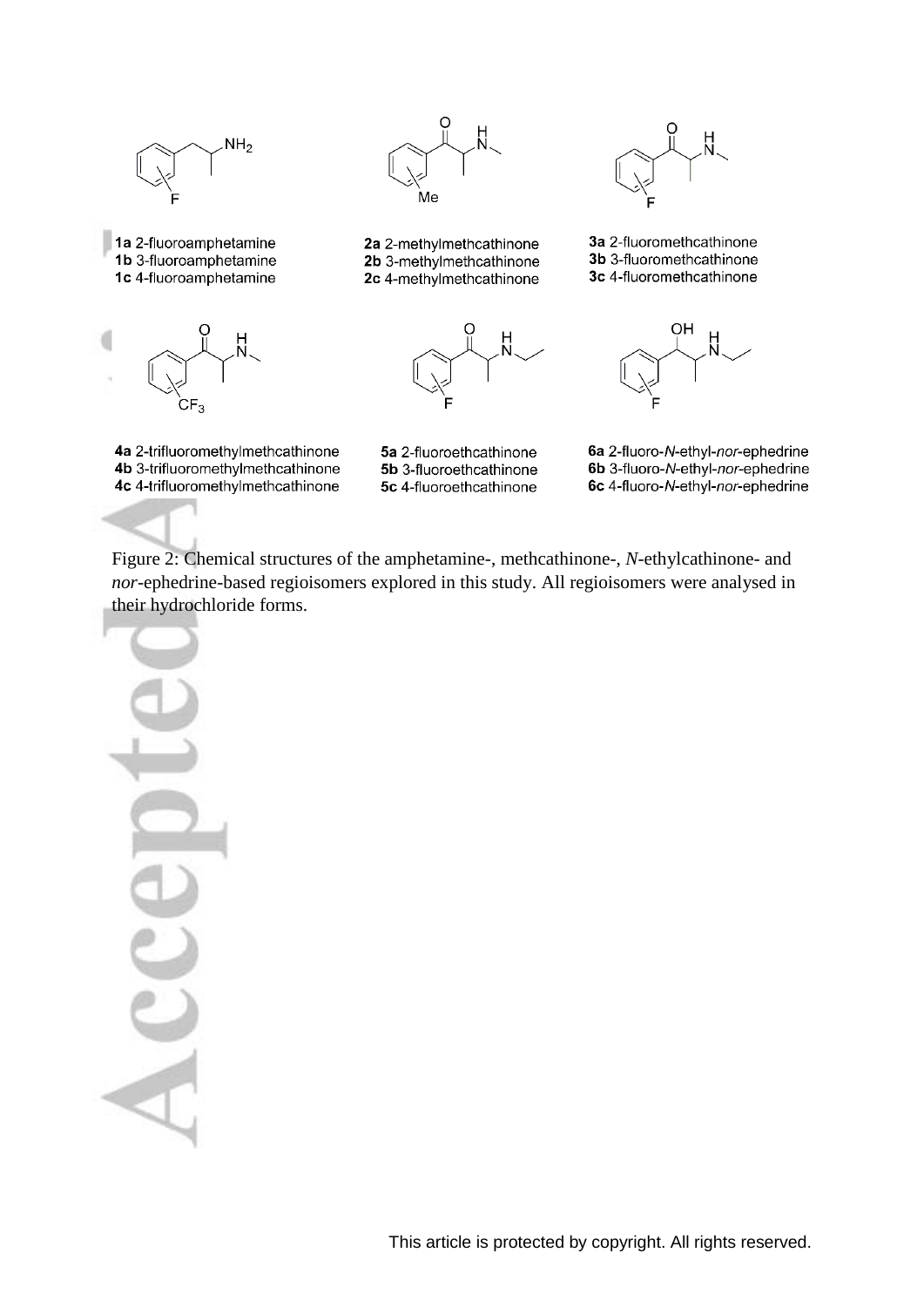![](_page_14_Figure_0.jpeg)

Figure 3: <sup>1</sup>H NMR spectra of **3c** (A), **4c** (B) and **5c** (C) collected at 60 MHz. All spectra were collected in d<sub>6</sub>-DMSO.

This article is protected by copyright. All rights reserved.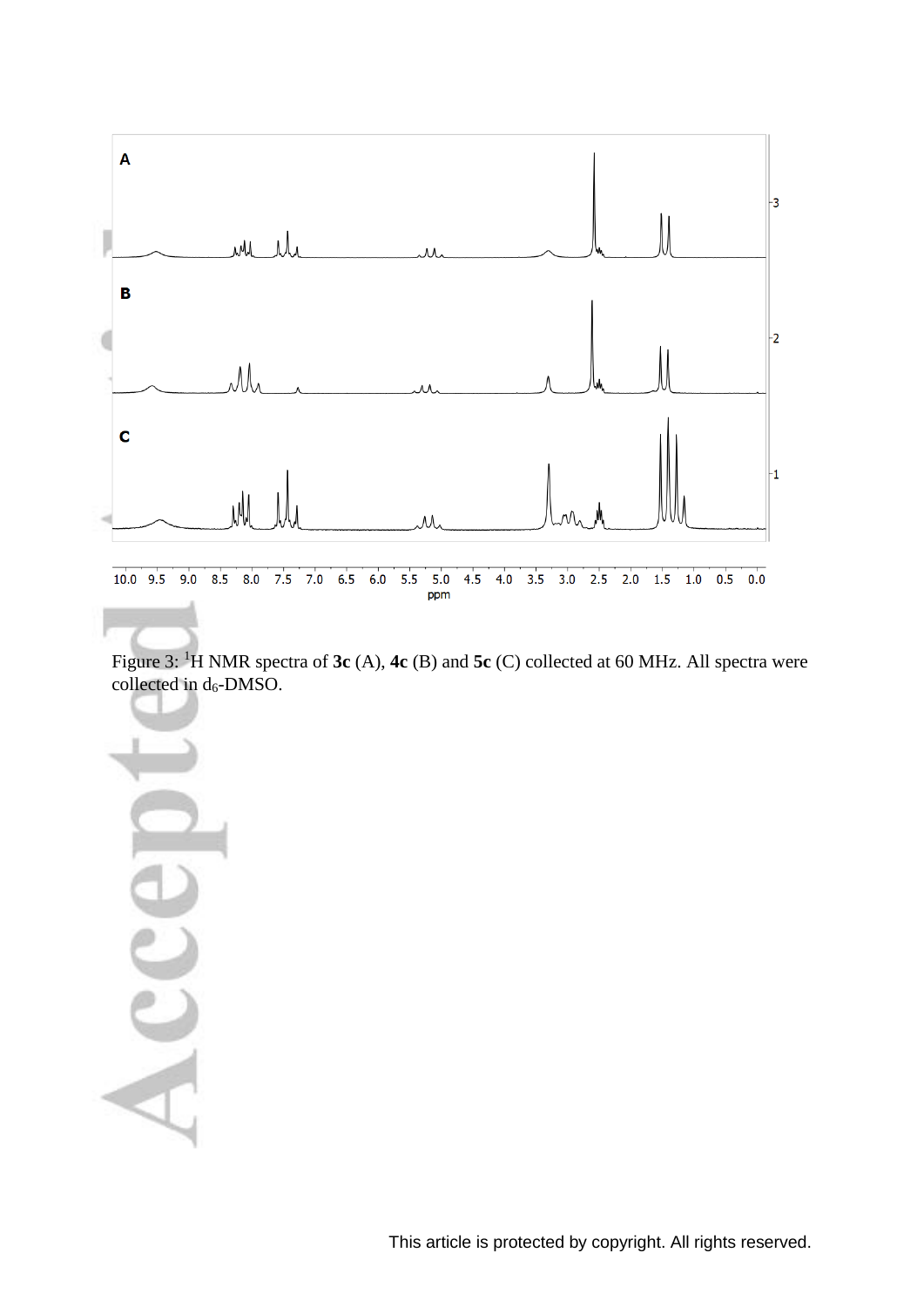![](_page_15_Figure_0.jpeg)

Figure 4: <sup>19</sup>F NMR calibration plots for **1a-1c** over the concentration range 5 mg mL<sup>-1</sup> – 15 mg mL<sup>-1</sup>. All data collected on a 60 MHz NMR spectrometer

Acc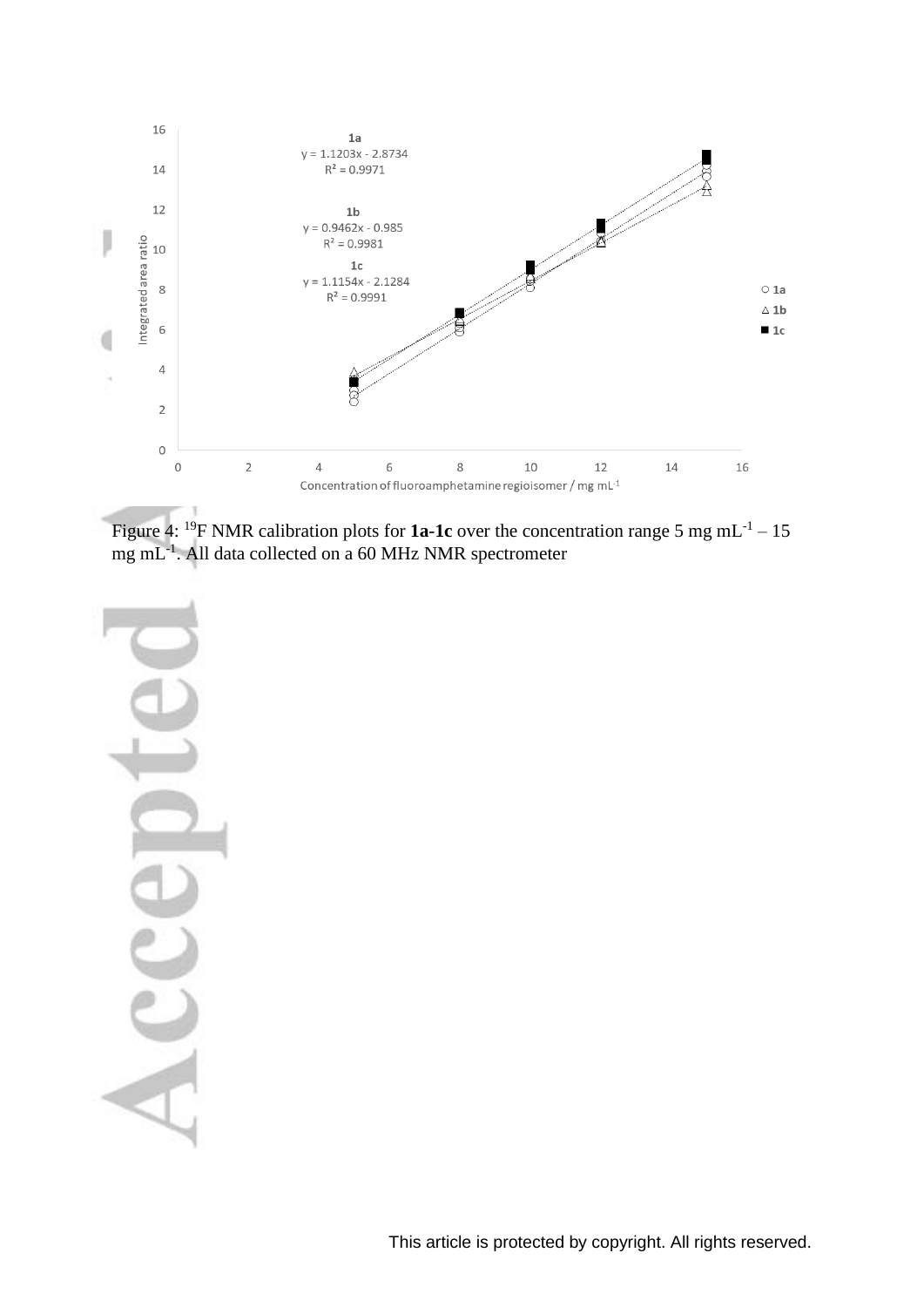|  |                | $^{19}$ F chemical shift (ppm) |
|--|----------------|--------------------------------|
|  | Regiosiomer    |                                |
|  | 1a             | $-117.58$                      |
|  | 1 <sub>b</sub> | $-113.03$                      |
|  | 1 <sub>c</sub> | $-115.69$                      |
|  | 3a             | $-110.35$                      |
|  | 3 <sub>b</sub> | $-111.70$                      |
|  | 3c             | $-102.02$                      |
|  | 4a             | $-58.34$                       |
|  | 4 <sub>b</sub> | $-63.65$                       |
|  | 4c             | $-64.17$                       |
|  | 5a             | $-111.75$                      |
|  | 5 <sub>b</sub> | $-113.44$                      |
|  | 5c             | $-105.42$                      |
|  | <b>6a</b>      | $-110.57$                      |
|  | 6b             | $-114.04$                      |
|  | 6с             | $-115.78$                      |
|  |                |                                |

Table 1: <sup>19</sup>F NMR chemical shifts for  $1a - 1c$  and  $3a - 6c$ . Data collected in D<sub>2</sub>O. Chemical shifts referenced to TFA ( $\delta$  –76.55)

Table 2: LOD and LOQ values for **1a**–**1c** from <sup>19</sup>F NMR and GC-MS analysis

|             |      | $^{19}$ F NMR                                                                                                                             |    | GC-MS |  |
|-------------|------|-------------------------------------------------------------------------------------------------------------------------------------------|----|-------|--|
| Regioisomer |      | LOD (mg mL <sup>-1</sup> ) $\vert$ LOQ (mg mL <sup>-1</sup> ) $\vert$ LOD ( $\mu$ g mL <sup>-</sup> $\vert$ LOQ ( $\mu$ g mL <sup>-</sup> |    |       |  |
|             |      |                                                                                                                                           |    |       |  |
| la          | 0.49 | .63                                                                                                                                       | 20 | 68    |  |
| 1b          | 0.33 | .10                                                                                                                                       | 25 | 80    |  |
|             | 0.29 | 0.93                                                                                                                                      | 23 |       |  |

Accep